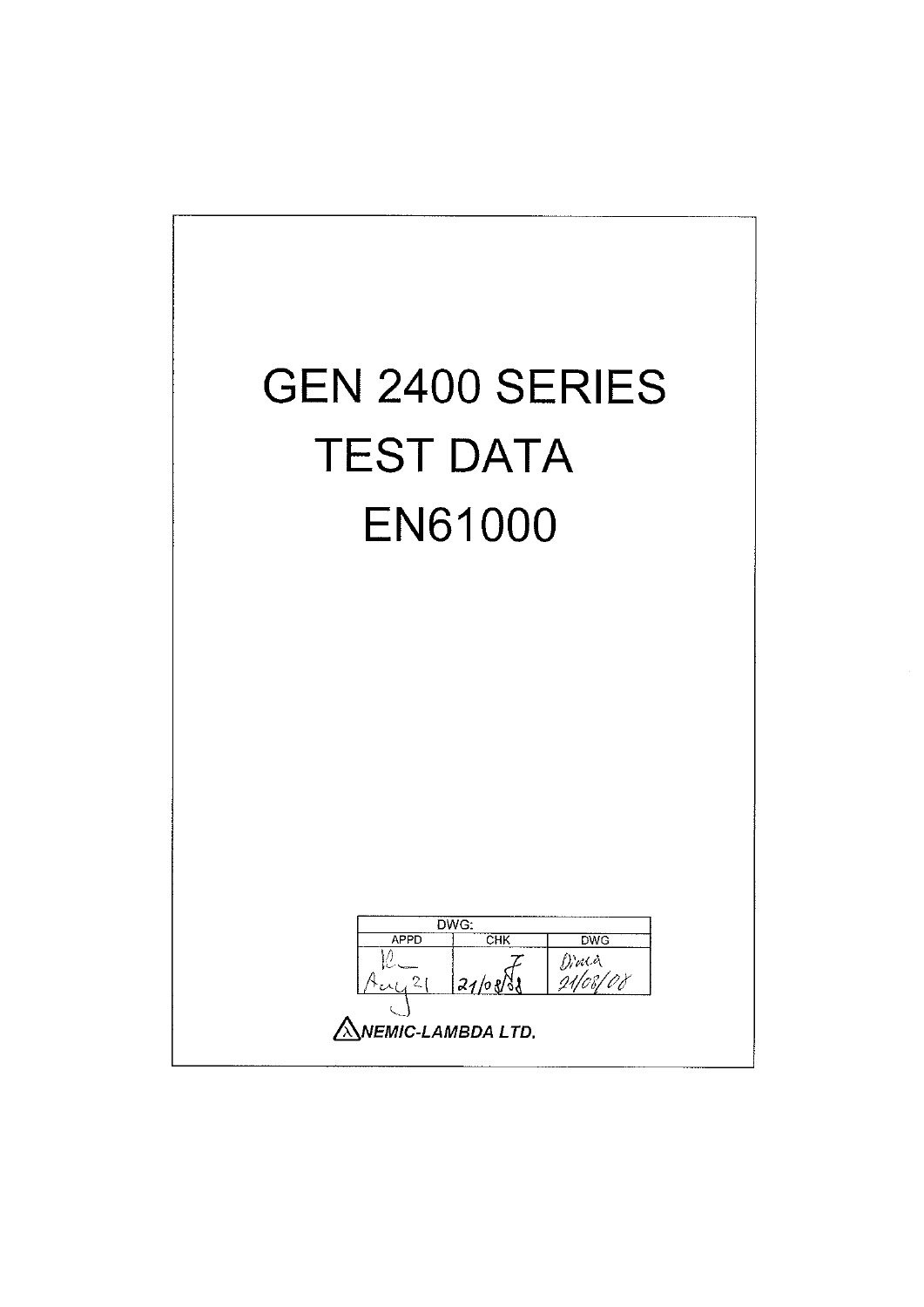## INDEX PAGE

| 1. Electro-Static Discharge Test EN61000-4-2  R-1            |  |
|--------------------------------------------------------------|--|
| 2. Radiated Susceptibility Test EN61000-4-3 R-2              |  |
| 3. Electrical Fast Transient Burst Test EN61000-4-4 R-3      |  |
|                                                              |  |
|                                                              |  |
|                                                              |  |
| 8. Voltage Dips and Short Interruption Test EN61000-4-11 R-7 |  |

The above data is typical value. The values are considered to be actual capability data.

# *NEMIC-LAMBDA*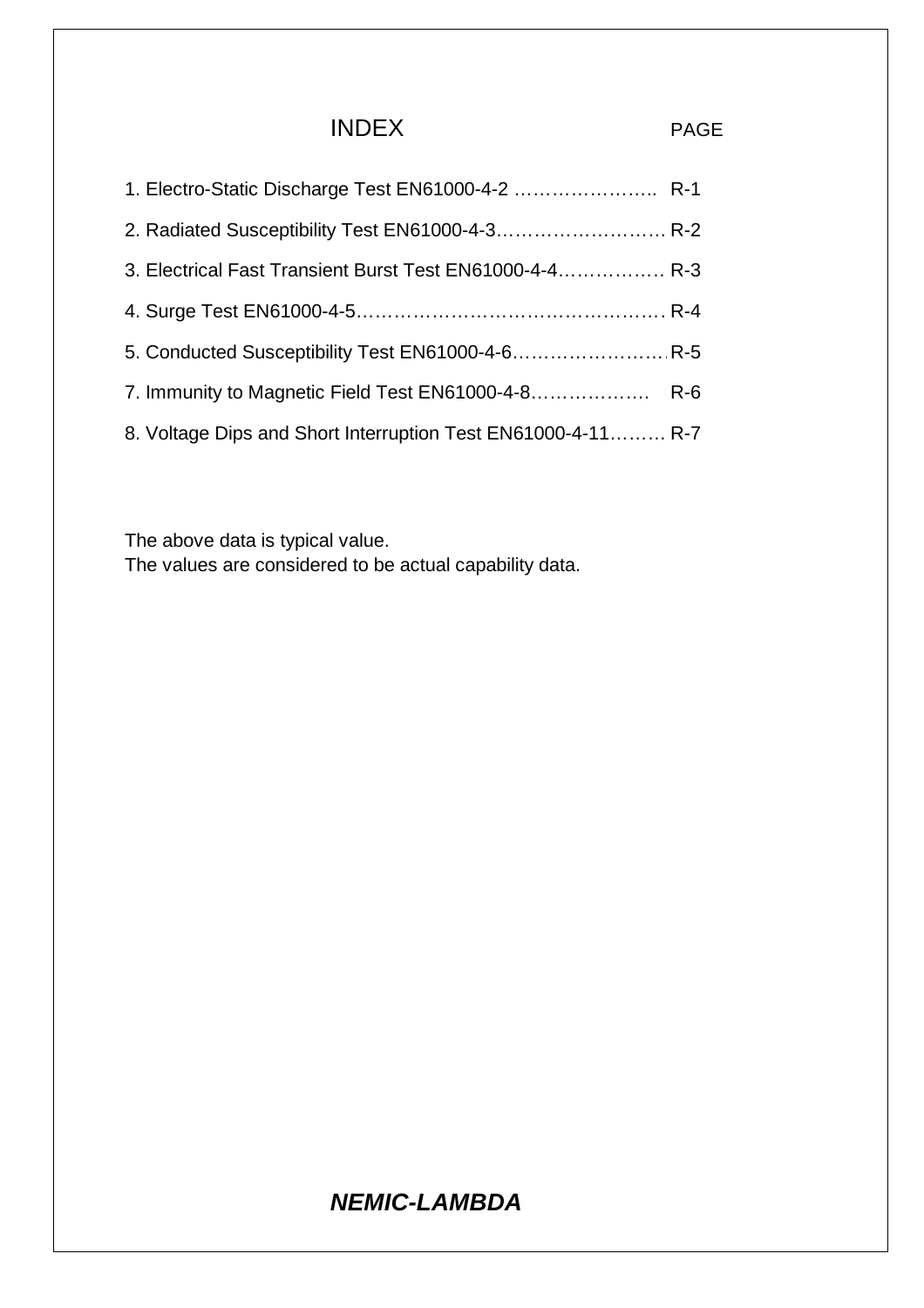

- (4) Acceptable conditions:
	- 1. Output voltage regulation not to exceed  $\pm$  5% of initial (before test) value during test.
	- 2. Output voltage to be within regulation specification after the test.
	- 3. Along with 1 and 2, no discharge of fire or smoke, as well as no output failre.
- (5) Test Result:

| Contact |             |             |                                      | Air  |             |             |                                      |
|---------|-------------|-------------|--------------------------------------|------|-------------|-------------|--------------------------------------|
|         |             |             | Discharge GEN8-300 GEN60-40 GEN600-4 |      |             |             | Discharge GEN8-300 GEN60-40 GEN600-4 |
| (Kv)    |             |             |                                      | (Kv) |             |             |                                      |
| ◠       | <b>PASS</b> | <b>PASS</b> | <b>PASS</b>                          |      | <b>PASS</b> | <b>PASS</b> | <b>PASS</b>                          |
| 4       | <b>PASS</b> | <b>PASS</b> | <b>PASS</b>                          |      | <b>PASS</b> | <b>PASS</b> | <b>PASS</b>                          |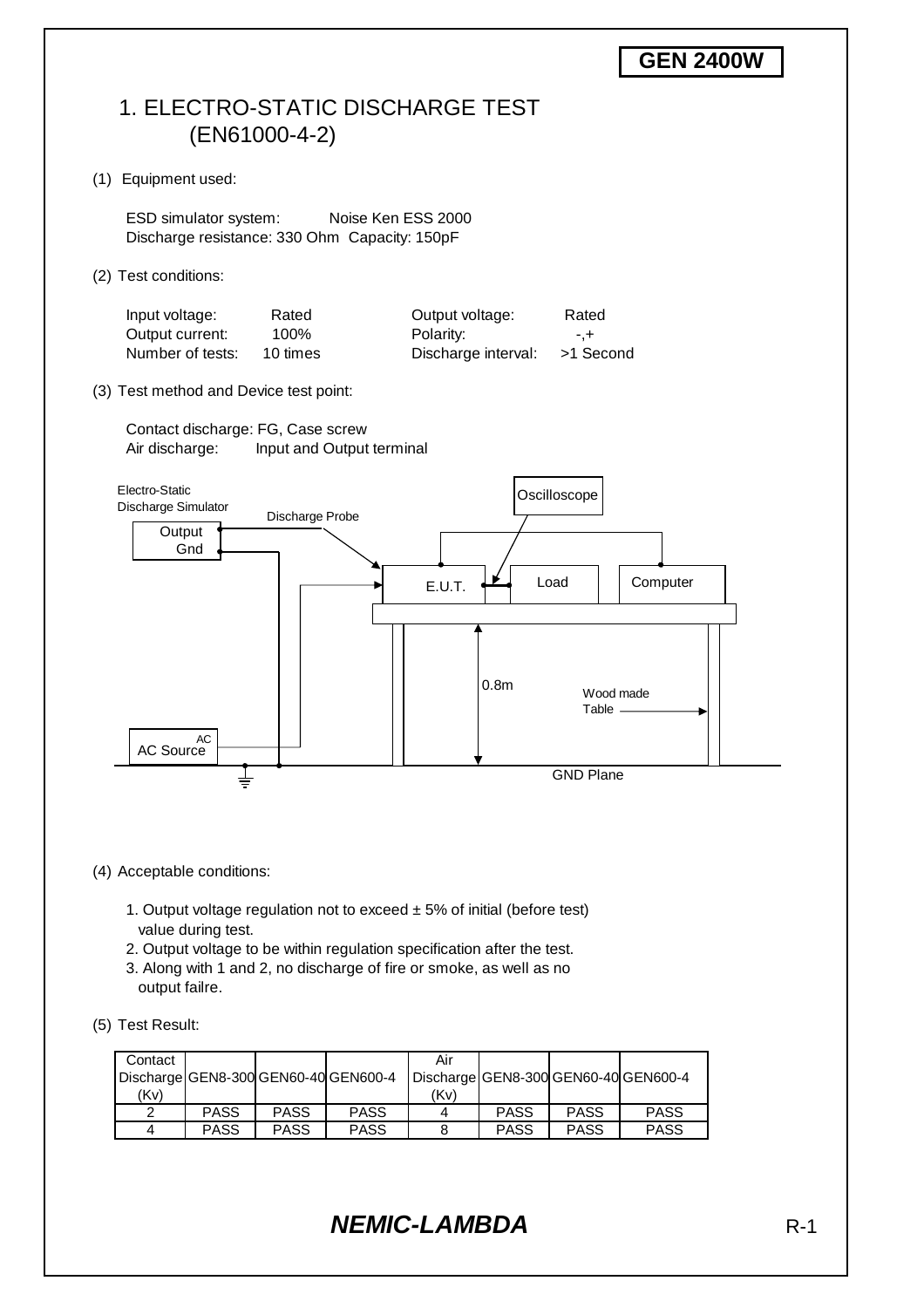## 2. ELECTROMAGNETIC RADIATION SUSCEPTIBILITY TEST (EN61000-4-3)

(1) Equipment used:

Anechoic test chamber **Hermon Labs AC-2 Hermon Labs AC-2**  Antenna, biconical, high power 20-300MHz, 1kW A.H.Systems inc. SAS-200/543 Antenna, double-ridged waveguide horn, 1-18GHz, 300W EMC Test Systems 3115 Synthesized RF signal generator, 10kHz-1.05GHz Fluke 6061A Monitor, field, 10kHz-1GHz, 1-300V/m, w/fiberoptic Amplifier Research FM1000 Coupling-decoupling network according to ENV 50141 (S1) Hermon Labs 50141S1 RF amplifier, 10kHz-220MHz, 150W Amplifier Research 150L RF amplifier, 500MHz to 1000MHz, 120W Hermon Labs A-120 RF amplifier, 1 to 4 GHz, 55W Milmega AS 0104-55/55B<br>RF power meter Boonton 4200 RF power meter

(2) Test conditions:

| Input voltage:             | Rated                                                 | Output voltage:                | Rated |
|----------------------------|-------------------------------------------------------|--------------------------------|-------|
| Output current:            | $100\%$                                               | Amplitude Modulated: 80%, 1kHz |       |
| Electromagnetic Frequency: | 80~1000MHz                                            | Ambient temperature: 25°C      |       |
| Sweep Condition:           | 1.5 x 10 <sup>-3</sup> Decade/Second, 1.0 Second Hold |                                |       |



#### (3) Acceptable conditions:

- 1. Output voltage regulation not to exceed  $\pm$  5% of initial (before test) value during test.
- 2. Output voltage to be within regulation specification after the test.
- 3. Along with 1 and 2, no discharge of fire or smoke, as well as no output failre.
- (4) Test Result:

| Radiated Field Strength (V/m) | GEN8-300    | GEN150-16   | GEN600-4    |
|-------------------------------|-------------|-------------|-------------|
|                               | <b>PASS</b> | <b>PASS</b> | <b>PASS</b> |
|                               | <b>PASS</b> | <b>PASS</b> | <b>PASS</b> |
|                               | <b>PASS</b> | <b>PASS</b> | <b>PASS</b> |

*NEMIC-LAMBDA* R-2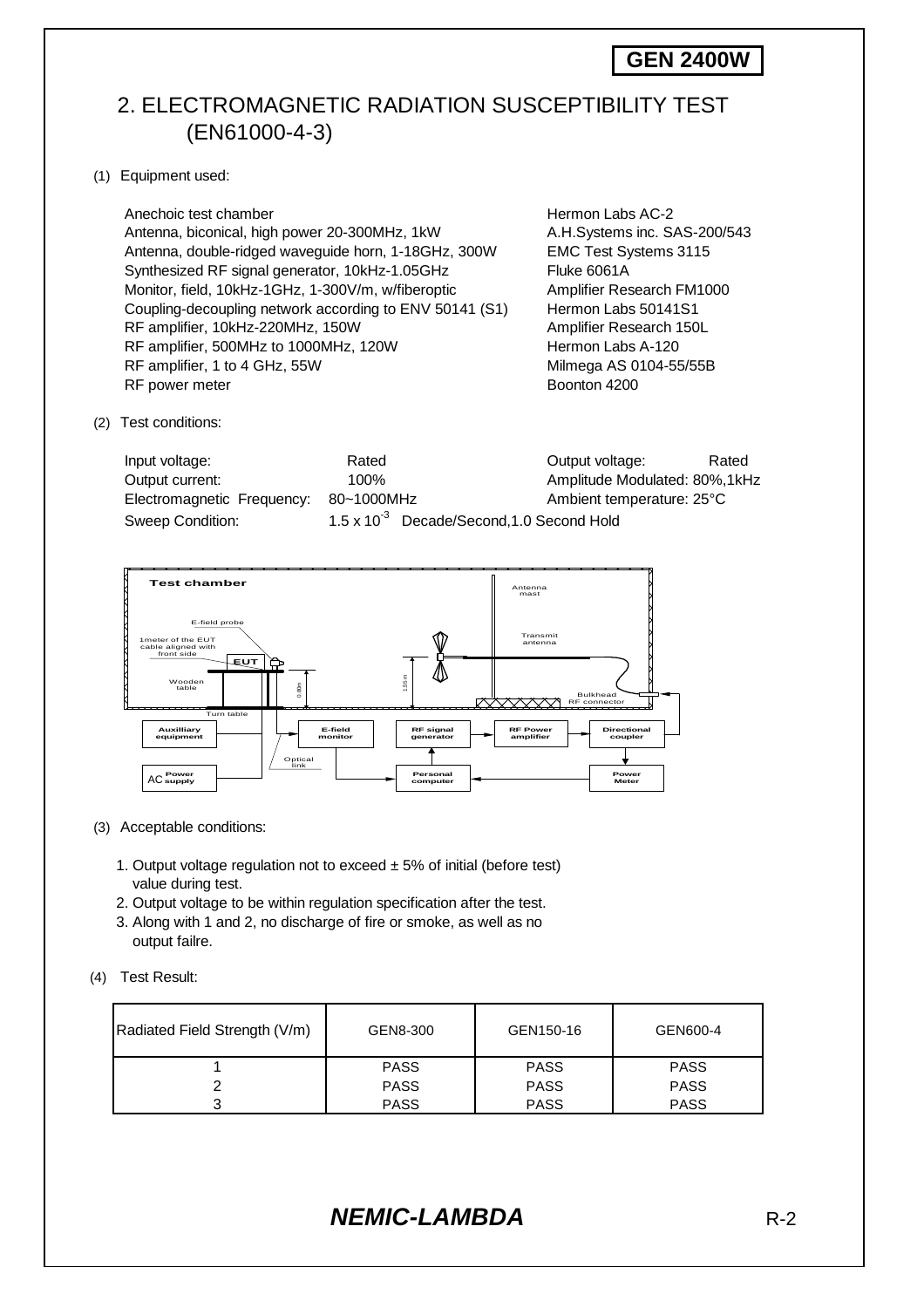## 3. ELECTRICAL FAST TRANSIENT BURST TEST (EN61000-4-4)

(1) Equipment used:

EFT/B Generator: SCHAFFNER NSG2025

(2) Test conditions:

| Input voltage:   | Rated   | Output voltage:           | Rated   |
|------------------|---------|---------------------------|---------|
| Output current:  | 100%    | Test time:                | 1minute |
| Polarity:        | $- +$   | Ambient temperature: 25°C |         |
| Number of tests: | 3 times |                           |         |

(3) Test method and Device test point: 1ph PS- (N,L,FG )

3ph PS- (L1,L2,L3,FG)

Apply to points listed above separately, as well as, all at the same time.



#### (4) Acceptable conditions:

- 1. Output voltage regulation not to exceed  $\pm$  5% of initial (before test) value during test.
- 2. Output voltage to be within regulation specification after the test.
- 3. Along with 1 and 2, no discharge of fire or smoke, as well as no output failre.
- (5) Test Result:

| Test Voltage (kV) | Repitition Rate (kHz) | GEN8-300    | GEN150-16   | <b>GEN600-4</b> |
|-------------------|-----------------------|-------------|-------------|-----------------|
| 0.5               | u                     | <b>PASS</b> | <b>PASS</b> | <b>IPASS</b>    |
|                   |                       | <b>PASS</b> | PASS        | <b>PASS</b>     |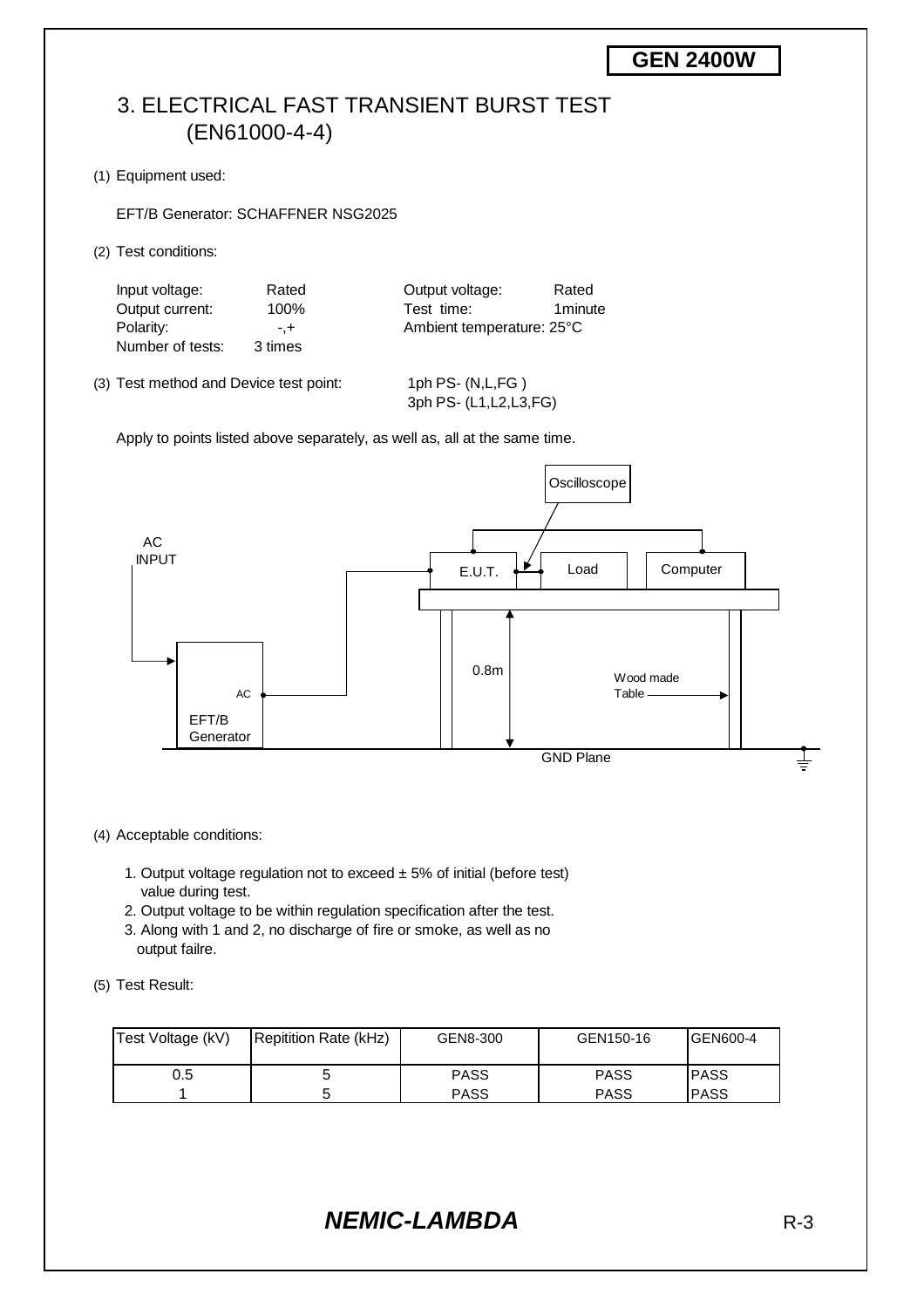## 4. SURGE TEST (EN61000-4-5)

(1) Equipment used:

| Surge Generator:      | SCHAFFNER-NSG651 |
|-----------------------|------------------|
| Coupling impedance:   | Common - 12 OHm  |
|                       | Normal - 2 OHm   |
| Coupling capacitance: | Common - 9uF     |
|                       | Normal - 18uF    |
| Coupling network:     | SCHAFFNER-CDN110 |

(2) Test method and device test point:





- (3) Acceptable conditions:
	- 1. Output voltage regulation not to exceed  $\pm$  5% of initial (before test) value during test.
	- 2. Output voltage to be within regulation specification after the test.
	- 3. Along with 1 and 2, no discharge of fire or smoke, as well as no output failre.
- (4) Test Result:

| Test Voltage (kV) |             | IGEN8-300 IGEN150-16 IGEN600-4 |             | Test Voltage (kV) |             | IGEN8-300 IGEN150-16 IGEN600-4 |             |
|-------------------|-------------|--------------------------------|-------------|-------------------|-------------|--------------------------------|-------------|
| Common            |             |                                |             | Normal            |             |                                |             |
| 0.5               | <b>PASS</b> | <b>PASS</b>                    | <b>PASS</b> | 0.5               | <b>PASS</b> | <b>PASS</b>                    | <b>PASS</b> |
| 1.0               | <b>PASS</b> | <b>PASS</b>                    | <b>PASS</b> | 1.0               | <b>PASS</b> | <b>PASS</b>                    | <b>PASS</b> |
| 2.0               | <b>PASS</b> | <b>PASS</b>                    | <b>PASS</b> |                   |             |                                |             |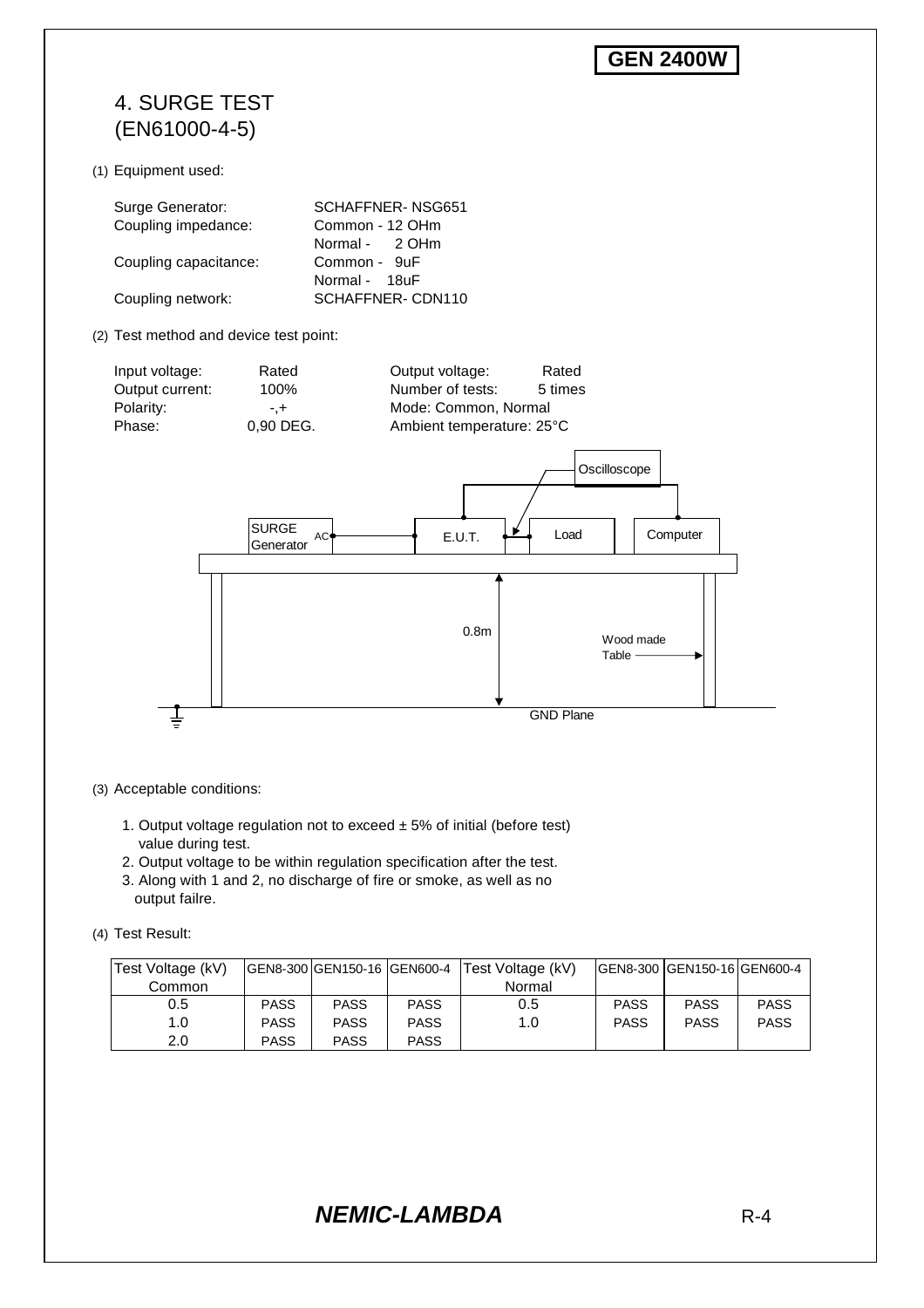## 5. CONDUCTED SUSCEPTIBILITY TEST (EN61000-4-6)

(1) Equipment used:

RF Signal Generator 9kHz-1.2GHz Marconi Instruments 2023 RF Amplifier 10kHz-220MHz,150W Amplifier Research, 150L Coupling/Decoupling Network HL 230-M3 Coupling/Decoupling Network HL 230-M2 Attenuator 6 dB, 150W, DC-1000MHz, with 230VAC/12VDC adapter HL 6-150

(2) Test Condition:

Input voltage: Rated Output voltage: Rated Output current: 100% Electromagnetic

Frequency: 150kHz~80MHz

Sweep Condition: 1.0% Step Up, 2.0 Seconds Hold Ambient temperature:25°C

(3) Test Method:



\*Used Oscilloscope or Analog Voltage Meter

#### (4) Acceptable conditions:

- 1. Output voltage regulation not to exceed  $\pm$  5% of initial (before test) value during test.
- 2. Output voltage to be within regulation specification after the test.
- 3. Along with 1 and 2, no discharge of fire or smoke, as well as no output failure.
- (5) Test Result:

| Voltage Level (V) | GEN8-300    | GEN150-16   | GEN600-4    |
|-------------------|-------------|-------------|-------------|
|                   | <b>PASS</b> | <b>PASS</b> | <b>PASS</b> |
|                   | <b>PASS</b> | <b>PASS</b> | <b>PASS</b> |
| ⌒                 | <b>PASS</b> | <b>PASS</b> | <b>PASS</b> |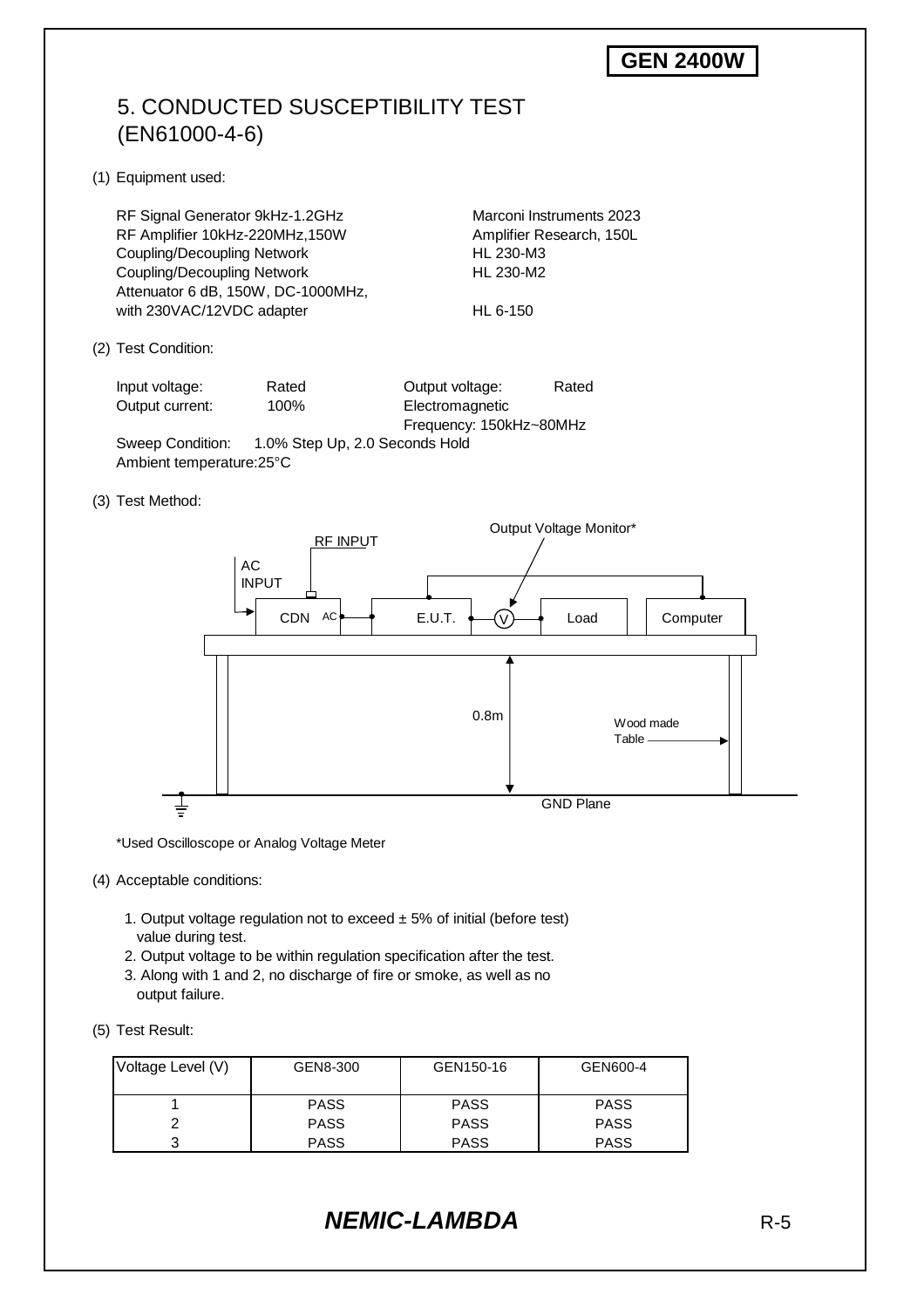# 7. IMMUNITY TO MAGNETIC FIELD (EN61000-4-8)

#### (1) Equipment used:

| <b>Current Generator:</b> | F-1000-4-8-125A      | <b>FCC</b> |
|---------------------------|----------------------|------------|
| Magnetic Loop:            | F-1000-4-8/9/10-L-1M | <b>FCC</b> |

#### (2) Test Condition:

Input voltage: Rated Output current: 100% Output voltage: Rated Ambient temperature: 25°C



(3) Acceptable conditions:

- 1. Output voltage regulation not to exceed  $\pm$  5% of initial (before test) value during test.
- 2. Output voltage to be within regulation specification after the test.
- 3. Along with 1 and 2, no discharge of fire or smoke, as well as no output failre.

(4) Test Result:

| <b>Position</b> | Strenght of magnetic field (A/m) | Resoult |
|-----------------|----------------------------------|---------|
| Vertical        |                                  | IPASS   |
| Vertical at 90° |                                  | IPASS   |
| Horizontal      |                                  |         |